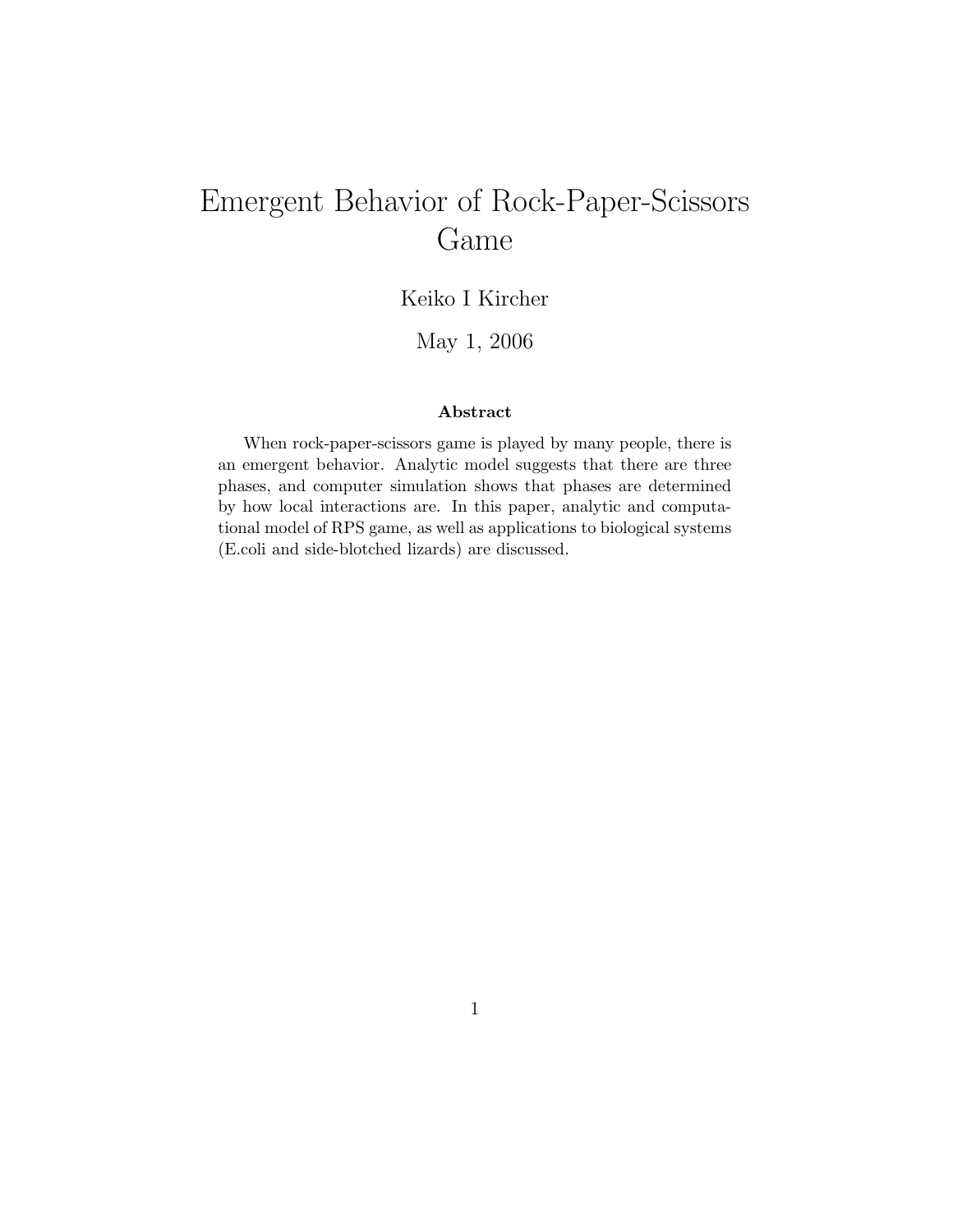#### INTRODUCTION

Rock-paper-scissors game, a game that is often played by children, has a simple rule; Rock wins against scissors, scissors win against paper, and paper wins against rock. If this game is done by many people over and over again, this simple interaction between people suggests a possibility of an emergent behavior. In particular, it has been of interest for many people when the game is played as follows; each person picks one strategy from rock, paper, and scissors randomely at the beginning  $\rightarrow$  they randomely choose one person to play RPS game with  $\rightarrow$  they keep their strategy if they win or tie, but change the strategy to the opponent's strategy if they lose  $\rightarrow$  find the next opponent and repeat.

Of course it is unlikely that people play RPS game in this manner, but this situation is observed in some biological systems, such as in the system of E.coli<sup>[5]</sup>, and in the system of side-blotched lizards $[6]$ . In both cases, three different types of the same spieces have cyclic dominance, and a loser is displaced by a winner, through the fact that a winner can have offsprings but a loser cannot.

The above biological examples being part of the motivation, RPS game model was studied by several people. It turns out that a simple theory suggests that there are three different stable solutions: the solution where everybody has the same strategy, the solution where number of people with each strategy is 1/3 of total, and the solution where the number of people with each strategy oscillates in time[1]. For the first step and perhaps the best step to study this emergent behavior (best step according to V. Darley [4]), computer simulations were done, and succeeded in seeing an emergent behavior.

In this paper, I will discuss a simple analytical and computational model of RPS game that done in the manner described above, and biological systems that have interactions described in this manner.

#### SIMPLE ANALYTIC MODEL OF RPS GAME

#### THE GOVERNING EQUATIONS

Consider a system of many particles (or people) that can have one of three different strategies,  $S_1$ ,  $S_2$ , or  $S_3$  (which correspond to rock, paper and scissors), and those three strategies have a cyclic dominance  $S_1 > S_2 > S_3 > S_1$ .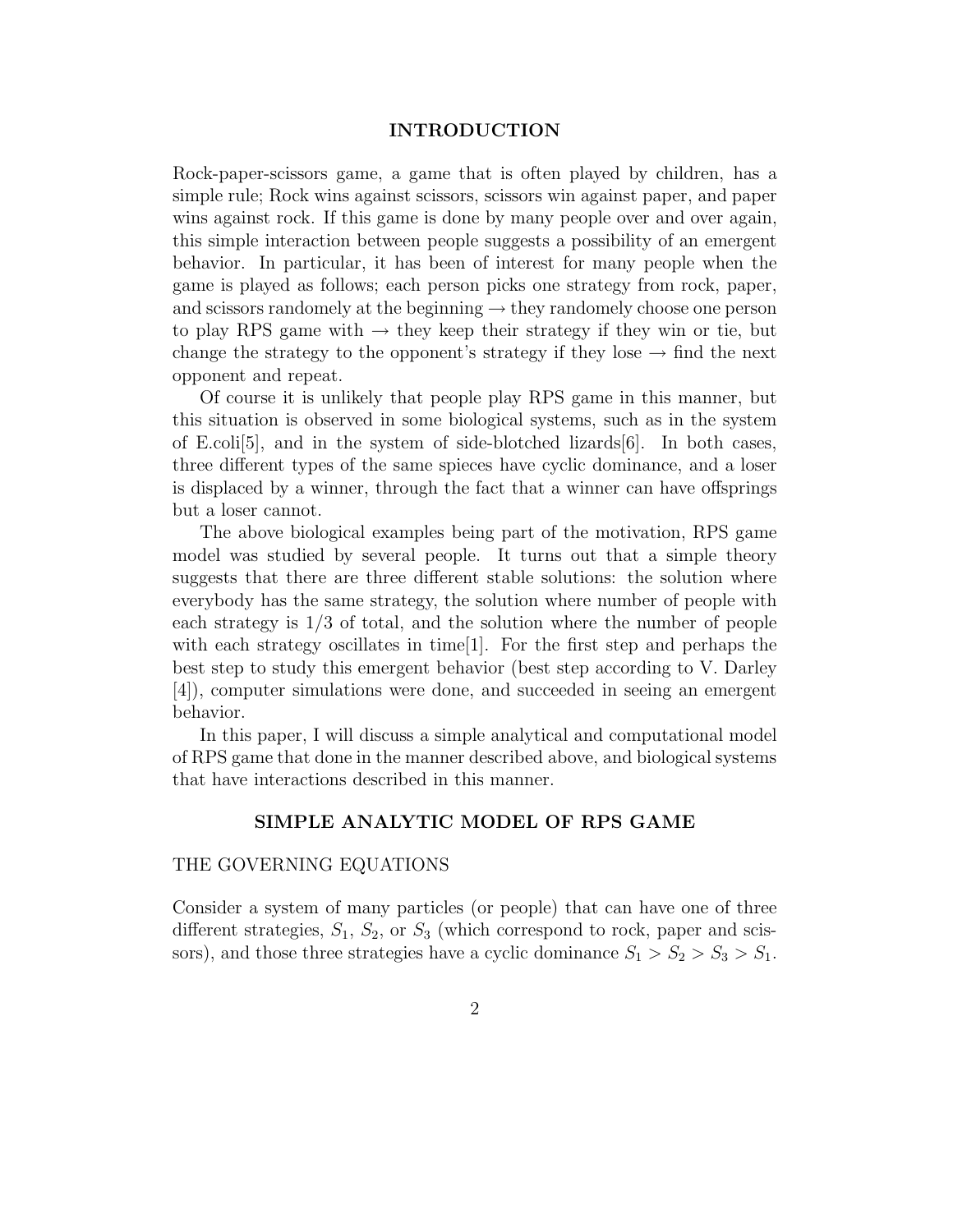Further, assume that when two particles encounter, the winner displaces the loser, hence the number of the winner strategy goes up by one and the number of the loser strategy goes down by one in this process.

Therefore, if we focus on one strategy,  $S_1$  for instance, having many  $S_2$ in the system increases the number of  $S_1$ , and having many  $S_3$  reduces its number. In other words,  $S_1$  gets successful with having  $S_2$  around, and unsuccessful with having  $S_3$  around.

In order to understand the collective behavior of the system, we will define 'fitness'  $f_i$ , which is a measure of how successful streategy i is in the system. If  $x_i$  is a density of the strategy i, then the rate of change in  $x_i$ , in terms of  $f_i$ , can be written as

$$
\frac{\dot{x}_i}{x_i} = f_i(\mathbf{x}) - \bar{f}(\mathbf{x}),\tag{1}
$$

where  $\mathbf{x} = (x_1, x_2, x_3)$  and  $\bar{f}(\mathbf{x})$  is the average fitness

$$
\frac{\sum_{i} x_{i} f_{i}}{\sum_{i} x_{i}} \tag{2}
$$

[1]. For convenience, normalization  $\sum_i x_i = 1$  will be used from now on (so now  $x_i$  represents the ratio of the nuber of  $S_i$  to the total nuimber). The equation (1) shows that the number of  $S_i$  grows if its fitness  $f_i$  is greater than the average (i.e. if it is successful), and vice versa.

Fitness  $f_i(\mathbf{x})$  certainly would depend on  $x_1, x_2, x_3$ , but it is not clear how it depends on them. As a simple model, we will assume that  $f_i(\mathbf{x})$  is linear in  $x_j, \forall j$ . Then there exists a matrix **A** such that

$$
f_i(\mathbf{x}) = A_{ij} x_j,\tag{3}
$$

where Einstein convention is used[1]. Recall that fitness  $f_i$  is a measure of how successful  $S_i$  is, so  $A_{ij}$  should be positive if having  $S_j$  around  $S_i$  is comfortable for  $S_i$  (i.e. if i wins against j), and negative if it is the other way around, and how successful/unsuccessful it is should be represented by the magnitude of  $A_{ij}$ . In the case of the regular RPS game, it is comfortable for  $S_1$  (rock) if there are  $S_2$  (scissors) around, and uncomfotable with the same degree if there are  $S_3$  (papers). Hence

$$
A_{12} = k
$$

$$
A_{13} = -k
$$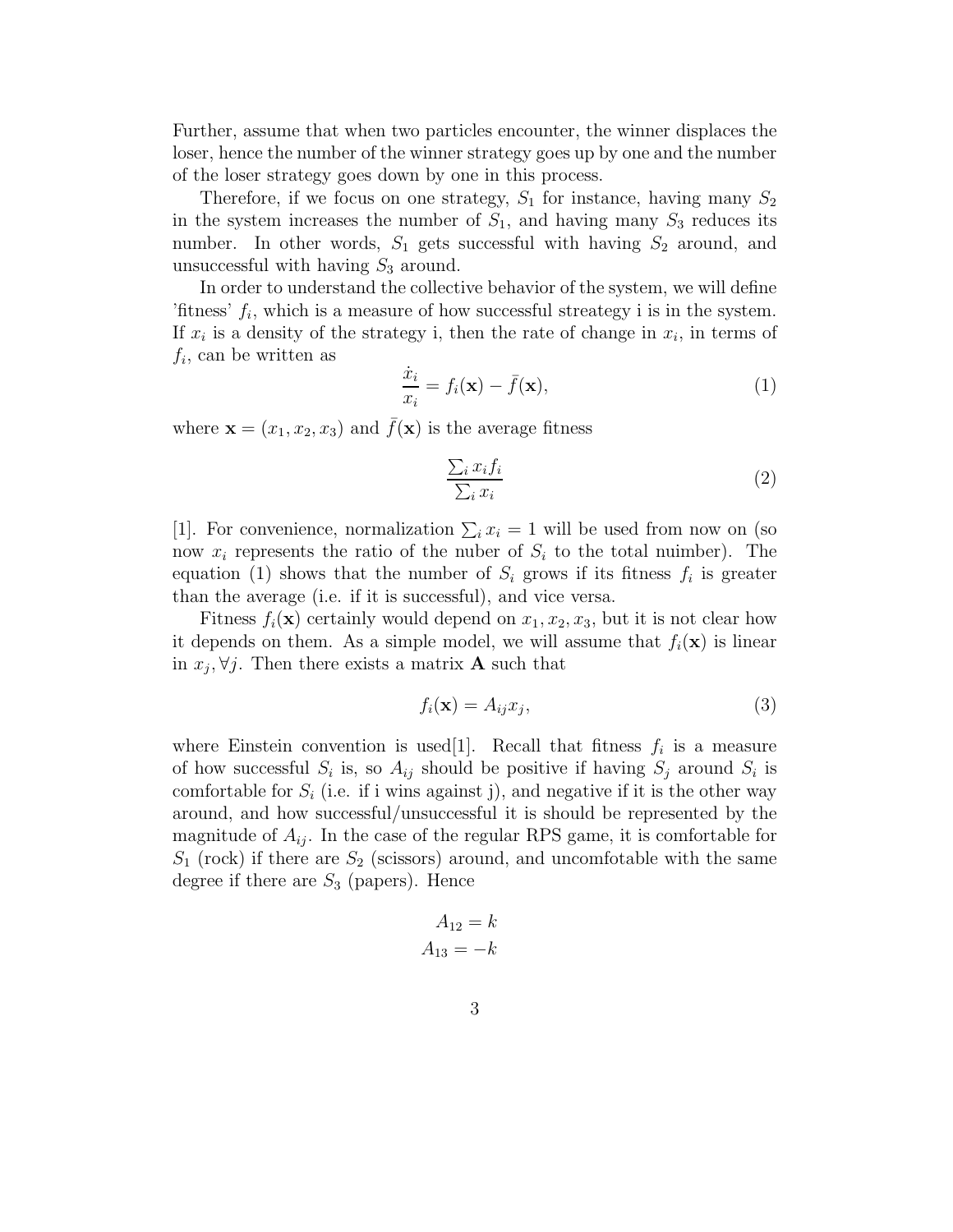where  $k$  is some real number. Following the same analysis for all components, the whole matrix A can be written as

$$
\left(\begin{array}{ccc} 0 & 1 & -1 \\ -1 & 0 & 1 \\ 1 & -1 & 0 \end{array}\right). \tag{4}
$$

Note that  $k = 1$  is used in normalization.

With this matrix  $\bf{A}$ , equation (1) becomes

$$
\begin{aligned}\n\dot{x}_1 &= x_1(x_2 - x_3) \\
\dot{x}_2 &= x_2(x_3 - x_1) \\
\dot{x}_3 &= x_1(x_1 - x_2).\n\end{aligned} \tag{5}
$$

These three equations can now be solved to yield the behavior of RPS game.

#### SOLUTIONS

Looking at the equation (5), it is easy to see two stable solutions, where  $\dot{x}_1 = \dot{x}_2 = \dot{x}_3 = 0:$ 

$$
x_i = 0, x_j = 0, x_k \neq 0 \ (i \neq j \neq k)
$$
 (6)

and

$$
x_1 = x_2 = x_3. \t\t(7)
$$

The more general solution of  $x_1, x_2, x_3$  in the equations (5) can be seen most conveniently by considering the sum  $x_1 + x_2 + x_3$  and the product  $x_1x_2x_3$ . Using the equations (5), it is easy to show that

$$
\frac{d}{dt}(x_1 + x_2 + x_3) = 0\tag{8}
$$

and

$$
\frac{d(x_1x_2x_3)}{dt} = 0.\t\t(9)
$$

Hence the densities satisfy equations

$$
x_1 + x_2 + x_3 = N \tag{10}
$$

and

$$
x_1 x_2 x_3 = A,\tag{11}
$$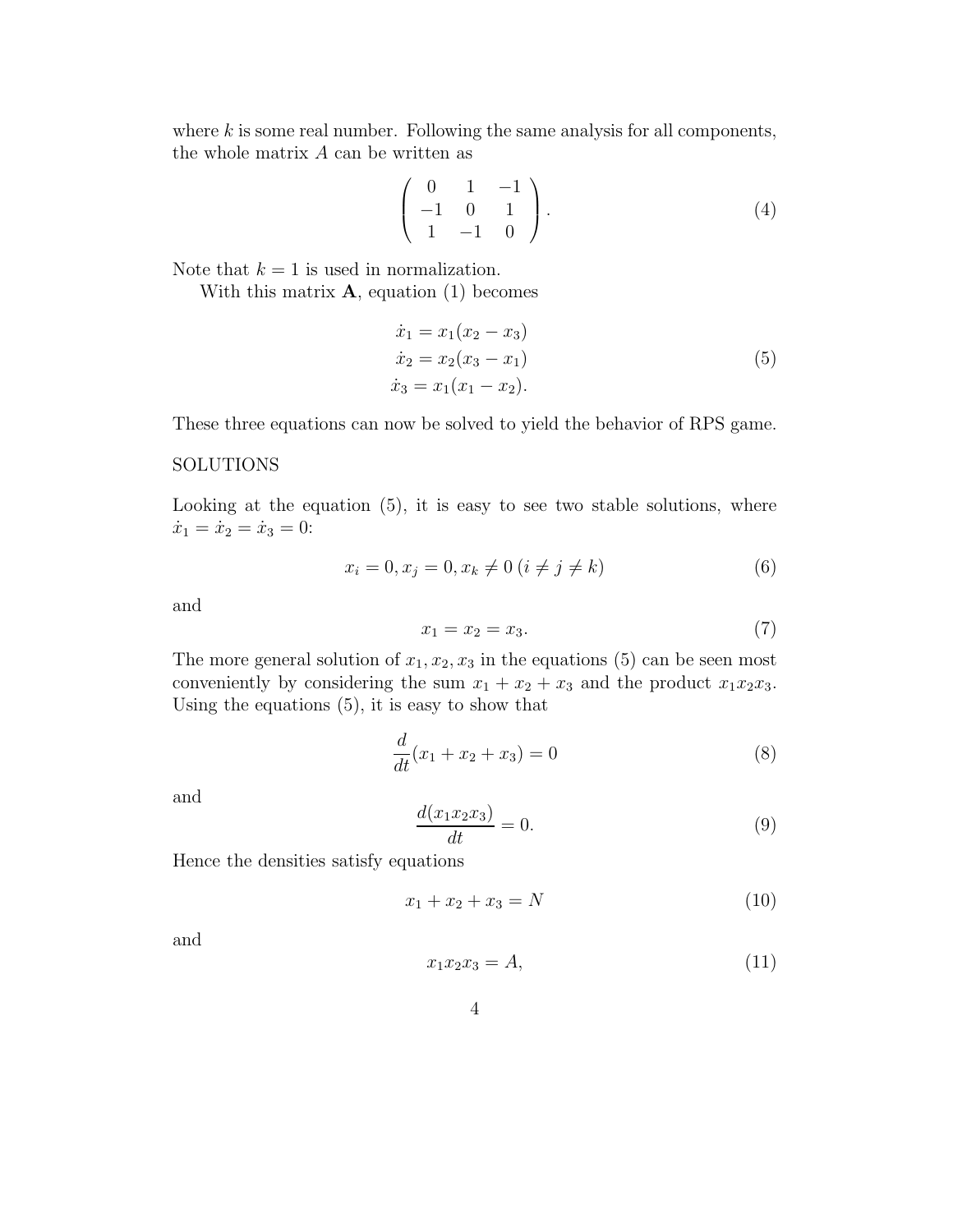

Figure 1: The solution for the equation (5) must lie on the grey plane indicated in the left figure, due to the fact that  $x_1 + x_2 + x_3 = constant$ . The right figure shows trajectories of the solutions for different N and A on a triangle in the left figure.  $e_i$ 's correspond to  $x_i$ 's here. (The picture taken from  $[1]$ .)

where N and A are some positive constants. If we plot  $x_1, x_2, x_3$  with themselves being the axis, all trajectories have to be on the plane given by the equation (10). Moreover, combining the equation (11) with the equation (10) suggests that there are only two possible values for  $x_i$  for each  $x_j$  (i.e. eliminating one variable using the two equations gives a quadratic equation for the remaining variables, which can be solved for one of them. It can be shown that two positive solutions exist.) Therefore, for given N and  $A$ , possible values of  $x_1, x_2, x_3$  must lie on a closed path shown in Figure 1.

Note that solution (6), (7) and the solution seen in Figure 1 all have completely different features. The solution (6) is the case where everybody has the same strategy and the system stays that way forever (called an absorbing phase[3]). The solution  $(7)$  is the case where the densities of strategies is the same for all three kinds (called a self-organizing phase[3]). Lastly, in the final solution (except for the special limits of this solution, which correspond to  $(6)$  and  $(7)$ , densities of  $x_1, x_2, x_3$  oscillate, preserving the sum and product of densities of all three of them (called an oscillating phase[3]). These are phases of RPS games, and how these phases emerge have been studied with computer simulationtions, as seen in the next section.

#### COMPUTER SIMULATION OF RPS GAME

A Szalnoki and G Szabo studied phase transitions of RPS games using a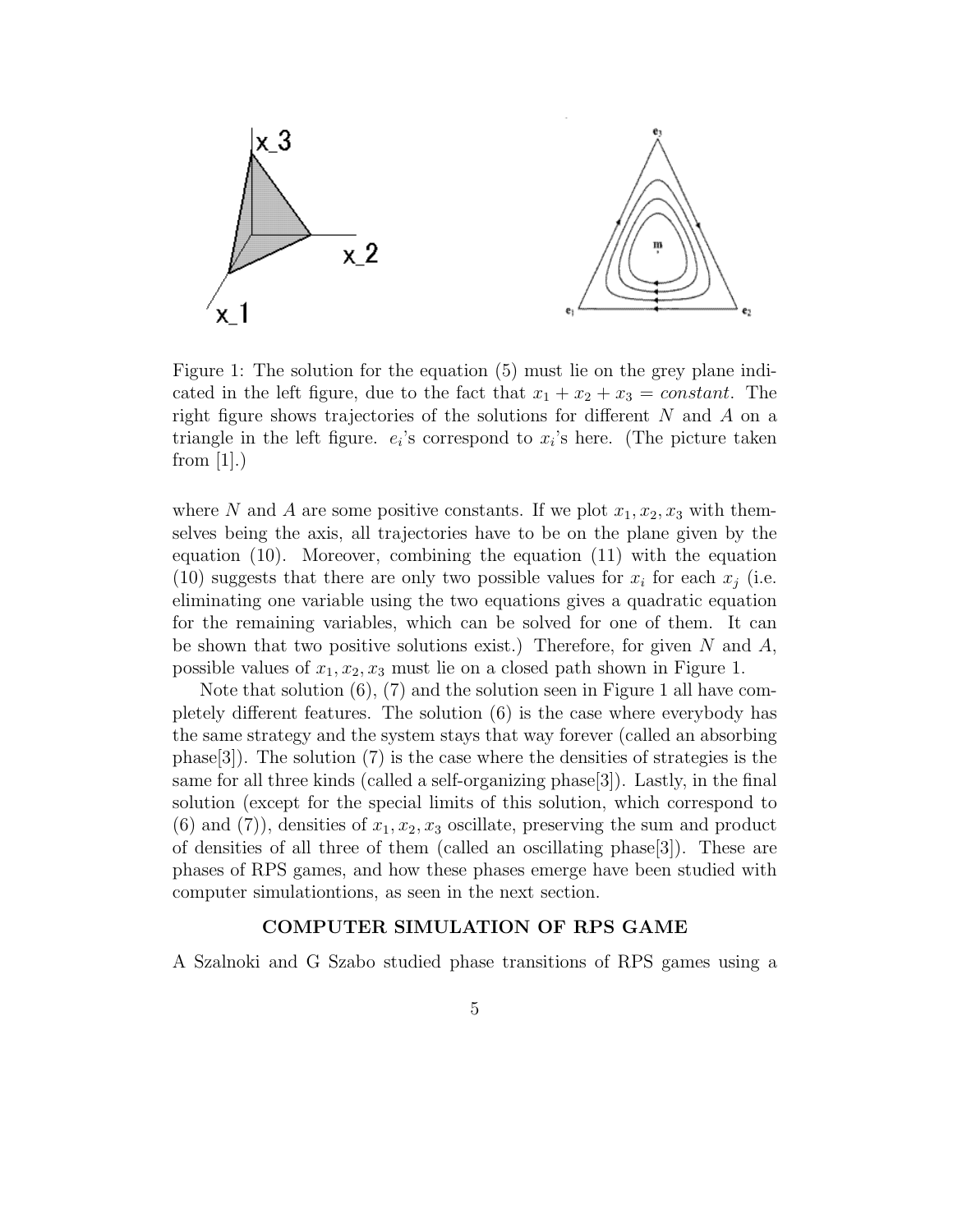computer simulation. The simulation was done on a network that consists of sites where each can occupy one strategy (rock, paper, or scissors), and each site being connected to z other sites. In particular, a phase diagram was made for  $z=3$  honeycomb lattice case, so here we will focus on  $z=3$ case. Starting from a random initial condition, a link between two sites are chosen randomely at each time step and compare the strategies. The winning strategy occupies the other site and the same procedure is repeated until the system goes to a steadt state [2]. The authors of [2] and [3] seem to have suspected that how local the interactions are controls the system. So they decided to make the following two modifications to the regular honeycomb lattice.

In the simulation, Q portion of the links that are connecting nearest neighbors were replaced by links that connect sites that are not the nearest neibours to each other. This means that the lattice is the natural honeycomb lattice if  $Q=0$ , and is completely random if  $Q=1$ . This type of randomness is called quenched randomness[2].

In addition to having quenched randomness, annealed (temporal) randomness P was introduced. This is the probability that standard links (ones connecting nearest neighbors) are replaced by random ones at each time step in the simulation[2].

When standard links were replaced by random ones in both procedures described above, the number of links connected to each site was kept fixed to 3[2].

Suspecting that P and Q are the control parameters of RPS games, the authors of [3] performed simulations with various Q and P values. As a result, all phases in the last section (absorbing, self-organizing, and oscillating phases) were observed. The system is in absorbing phase for small Q and P, absorbing state for large Q and P, and oscillating phase in between. The phase diagram is shown in Figure 2.

This simulation shows that there is an emergent behavior in rock-paperscissors game, and control parameters are (at least) quenched randomeness Q and annealed randomeness P–the phase of the system is determined by how randomely sites can interact with other sites.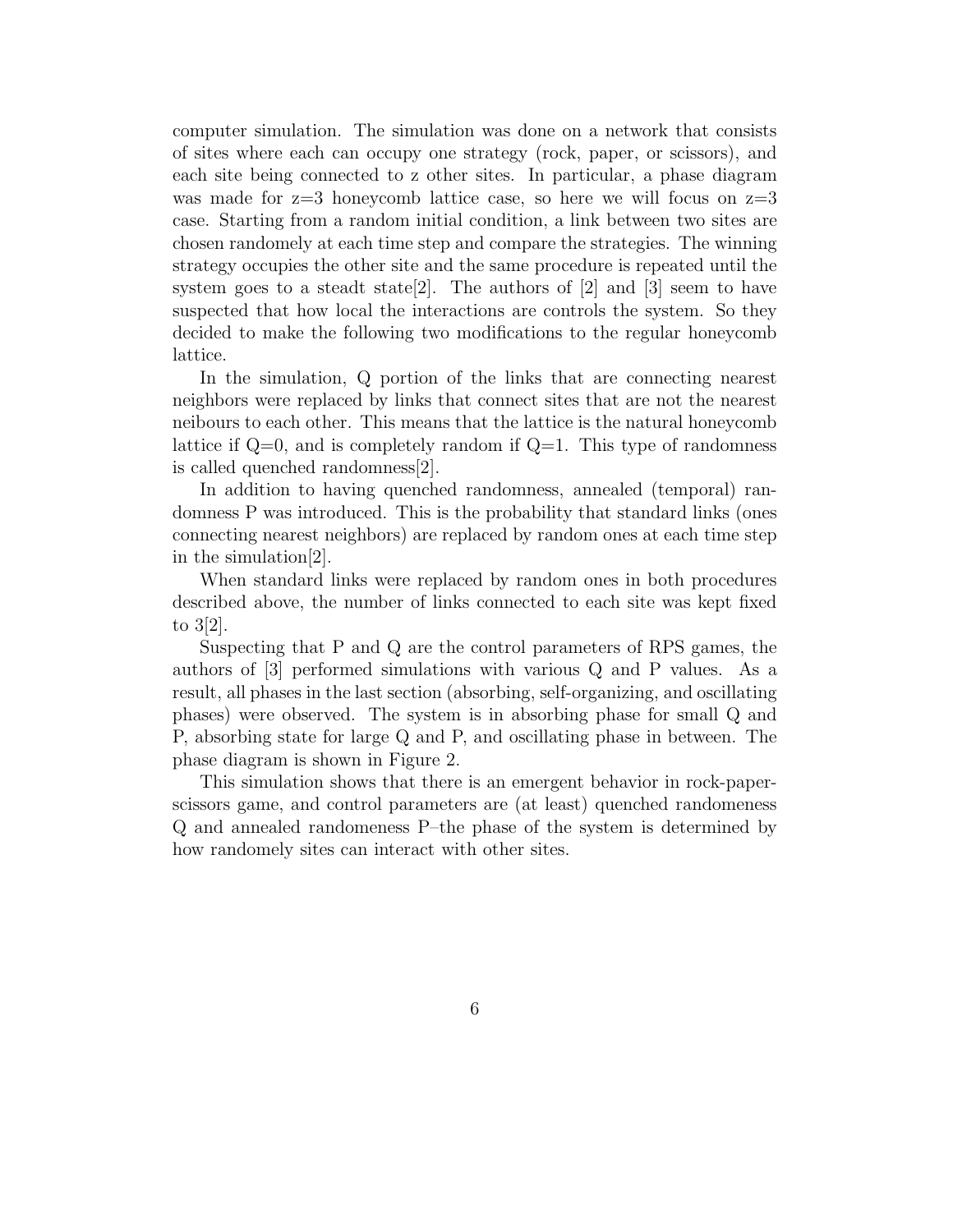

Figure 2: Phase diagram of RPS game by A. Szolnoki and G. Szabo. Q is the portion of the lattice that is randomely connected, and P is the probability that a regular link is replaced by a random one in each timestep. Small Q and P corresponds to a self-orgnizing phase(number of strategies is the same for all three), large Q and P corresponds to an absorbing phase(all sites have the same strategy), and in between, there is an oscillating phase(number of each strategy oscillates).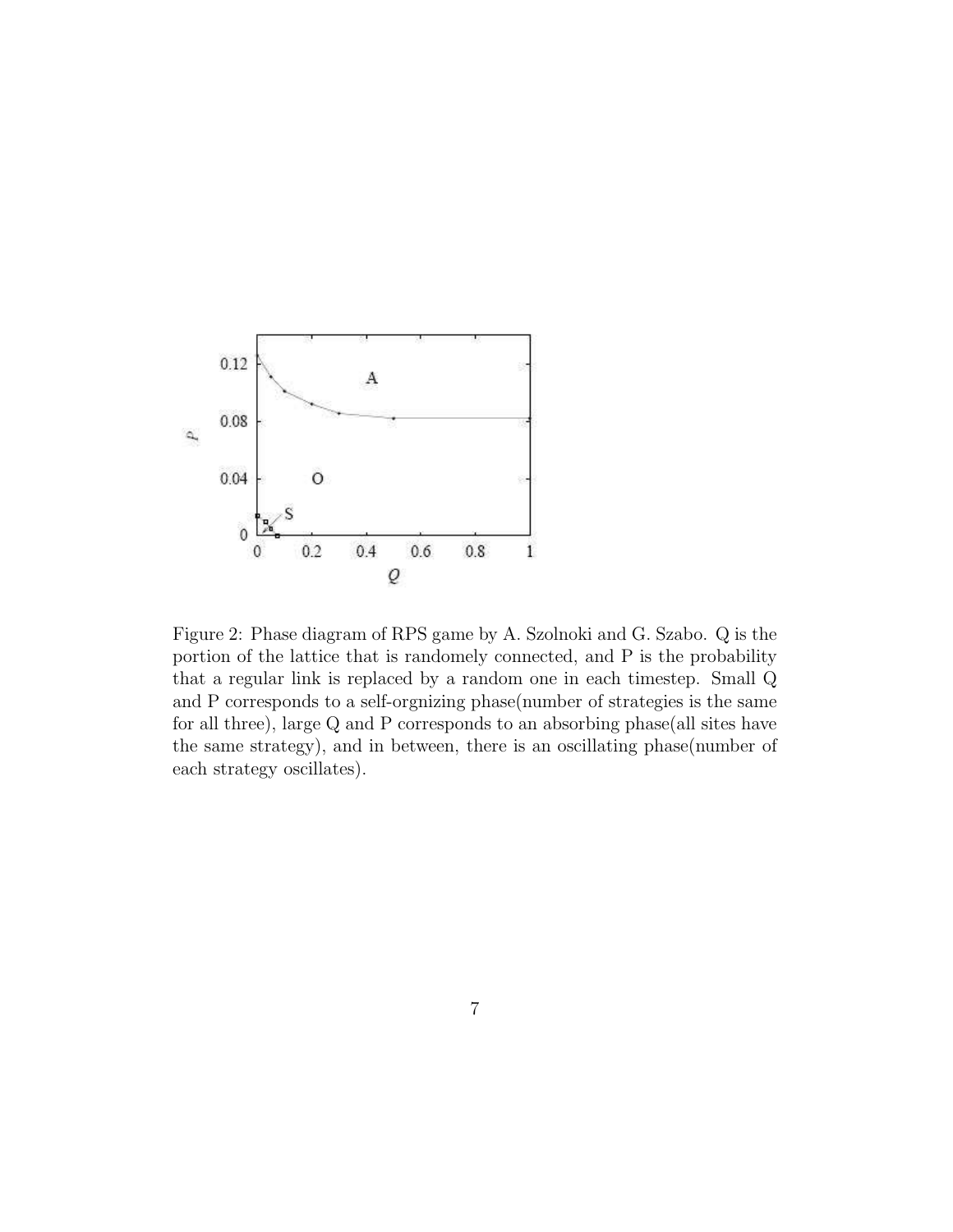#### APPLICATION TO BIOLOGICAL SYSTEMS

#### ESCHERICHIA COLI

Rock-paper-scissors game relationship is occationally seen in biological systems. One example is a collection of Escherichia coli, normally called E.coli[5]. There are three types of E.coli:

- type C–has the ability to create toxin called colicin, but it is rresistant to the colicin
- type R–resistant to colicin, but it does not have the ability to make colicin
- type S–gets killed when exposed to colicin

Type R bacteria grow more rapidly than type C bacteria, because not having the ability to create colicin makes it easier to grow. So if those two types of bacteria are put in a same container, then type R 'wins' and displace type C. Type S bacteria grow even more rapidly than type R bacteria because type S bacteria absorb nutrients more efficiently. Hence S wins against R. Lastly, C wins against S beacuse the colicin of type C bacteria kills type S bacteria. Hence, these three types of bacteria have the feature of rock-paper-scissors  $(S > R > C > S).$ 

The authors of [5] put those three types of bacteria together in a container (which makes the situation be ideally described by the computer simulation in the last section). The number of each type of bacteria was measured every one day, for seven days. The experiment was done with three different conditions: Static plate condition (bacteria can interact with ones close by only), Flask condition (the container was shaken frequently so that bacteria interactions are not local), and Mixed condition (somewhere in between the last two extrema). The result is in Figure 3.

Two of the three states that were suggested in the computer simulation were observed. The number of bacteria is roughly the same and stays constant if bacteria can interact only locally (Static plate condition gives selforganized state), one type dominate if the interaction is allowed at random locations (Flask condition gives absorbing state). The result for the mixed plate was also an absorbing state, which suggests that the randomness was above critical point, if the simulation in the last section corresponds to this particular case close enough.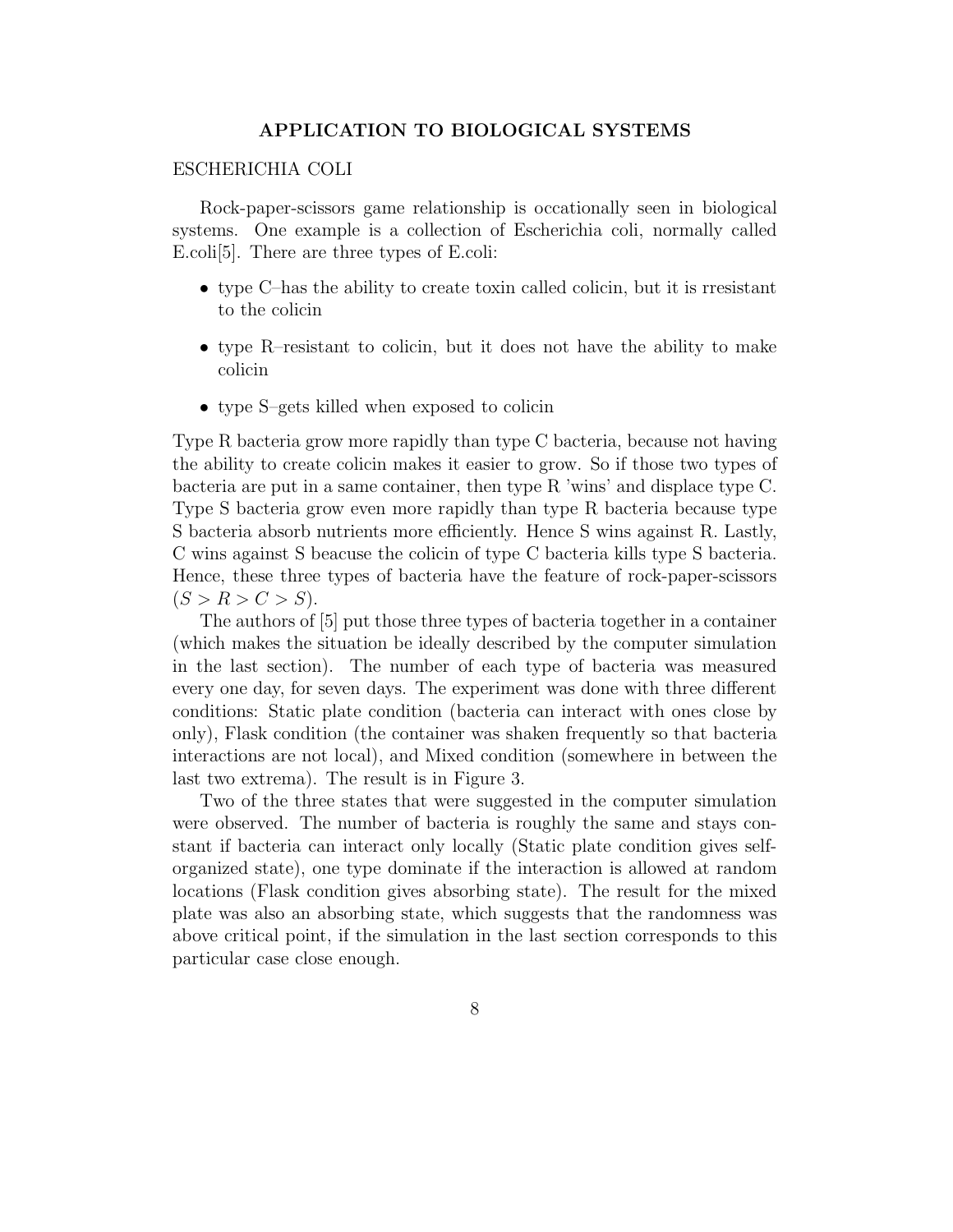

Figure 3: Numbers of all three types of bacteria as a function of time, when they are put together. The numbers on the horizontal axis are number of bacteria generations, which corresponds to 10 time days. Graph 'a' is for the case where the interaction between bacteria is local, graph 'b' is for the case where the interaction is global, and graph 'c' is for between the last two cases. Figures are taken from [5].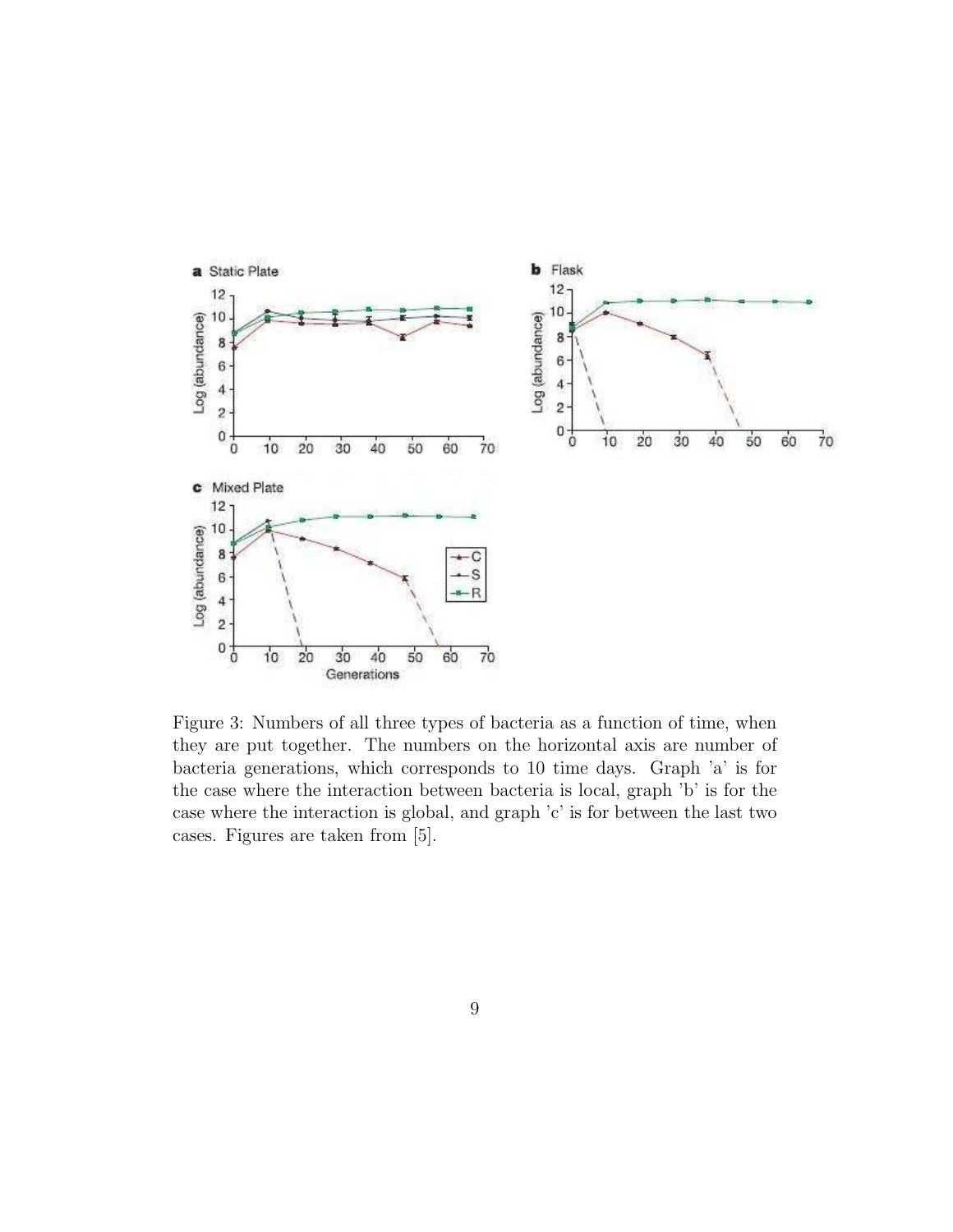#### SIDE-BLOTCHED LIZARD

Another example of rock-paper-scissors game in biological systems is a collection of side-blotched lizards. This type of lizards have three different types of males that can be distinguished with the color of their throat[6]:

- orange throat–They have largest teritorries and posses a large number of females, and they are physically the strongest among three typese.
- blue throat–They do not guard as many females, but because of the small number of females, they guard females more carefully. Hence they win against yellow throat males.
- yellow throat–They are the weakest of all types. However, they look similar to females, so they try to sneak into territories of other males.

Orange throat males win against blue throat males, simply due to their strength. Blue throat males lose against orange throat males, but can win aganst yellow throat males because of strength, and because they guard females closely, which makes it difficult for yellow throat males to sneak in. Yellow throat males cannot sneak into blue throat males' territories due to a heavy guard, but can sneal into orange throat males' territories and steal females. This shows that males of side-blotch lizard are in the rock-paperscissors situation ( $Orange > Blue > Yellow > Orange$ ). The winner gets to mate with a female, which results in taking the place of the loser through making offsprings. The number of each type of males were measured through the year 1990 to 1999 by Sinervo et. al, and the result is shown in Figure 4.

As in the figure , the state seems to be somewhat close to an oscillating state, but not close eonugh to say so confidently. In fact, this system is not a simple RPS game because there are two types of females, and females control the system as well by choosing their mate. Nevertheless, the feature of RPS game is reflected in the plot, though not close to 100%, and it seems that the system is the closest to the oscillating phase.

#### Conclusion

Simple rock-paper-scissors model have three different phases: Absorbing phase (everybody has the same strategy), self-organizing phase (number is the same for all strategies), and oscillating phase (number oscillates for all strategies). The control parameters are quenched randomeness and annealed